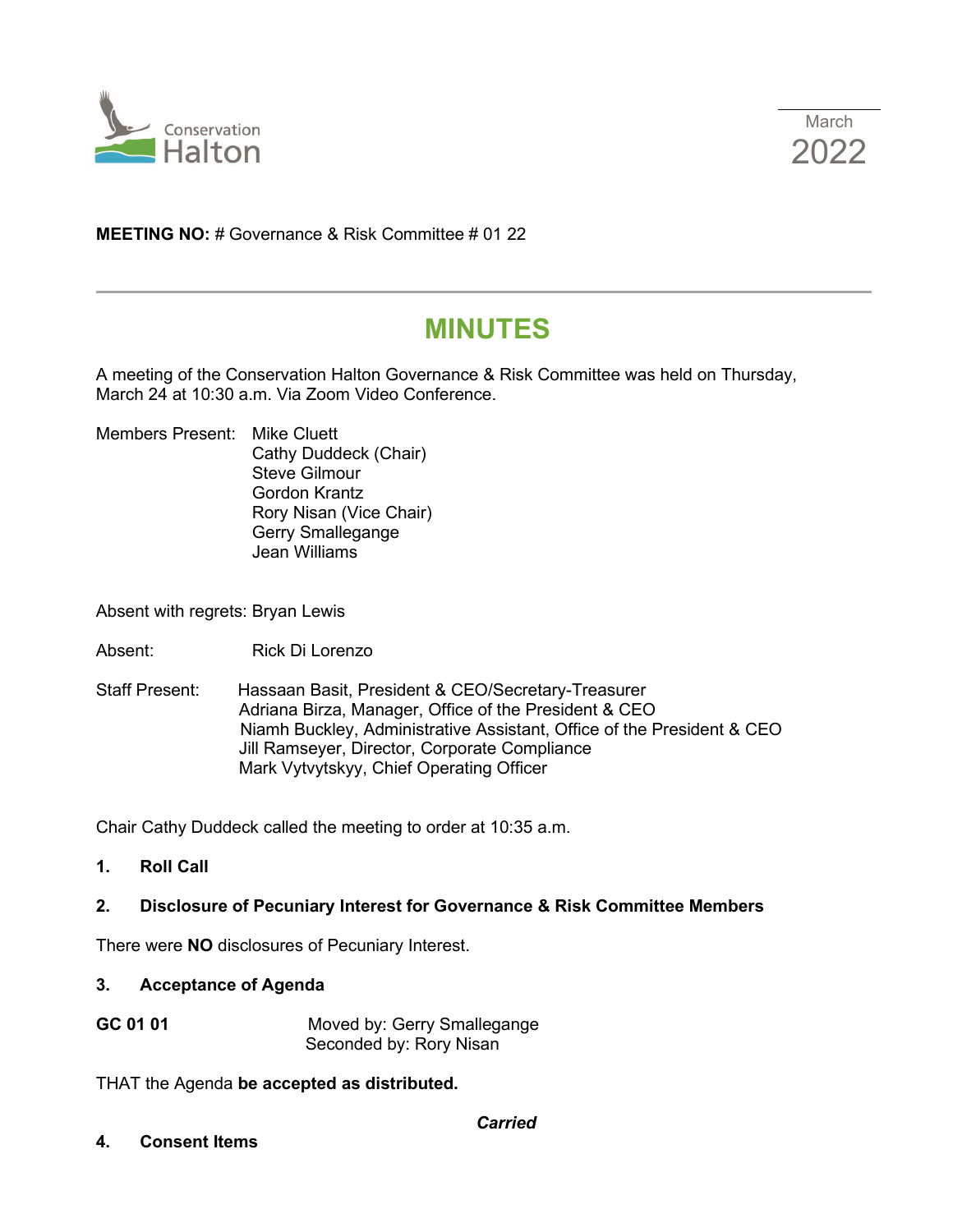



4.1 Conservation Halton Board of Directors new term (GC 01 22 01)

The Consent items **were adopted.** 

- **5. Action Items**
- 5.1 2023 Chartered Directors Program for Conservation Halton Chair and Vice Chair (GC 01 22 02)

**GC 01 02 Moved by:** Gerry Smallegange **Seconded by:** Jean Williams

THAT the Governance & Risk Committee **recommends to the Conservation Halton Board of Directors that the Board Chair and Vice Chair elected at the Annual General Meeting in April 2023 enroll in and complete the Chartered Directors Program at the Directors College (the DeGroote School of Business) within the first two years following their appointment, along with the CEO and any other senior staff member(s) as deemed appropriate by the CEO.**

#### *Carried*

- 5.2 Review of Conservation Halton Board of Directors Per Diem (CHBD 01 22 03)
- **GC 01 03** Moved by: Gerry Smallegange Seconded by: Jean Williams

THAT the Governance & Risk Committee **reviews the current Conservation Halton Board of Directors per diem;**

And

THAT the Governance & Risk Committee **recommends to the Conservation Halton Board of Directors that the per diem rate be increased to \$150 per meeting effective January 1, 2023.**

*Carried*

- **6. In Camera**
- **6.1 Legal Matter**
- **GC 01 04** Moved by: Jean Williams Seconded by: Rory Nisan

THAT the Conservation Halton Board of Directors **move In Camera.**

## *Carried*